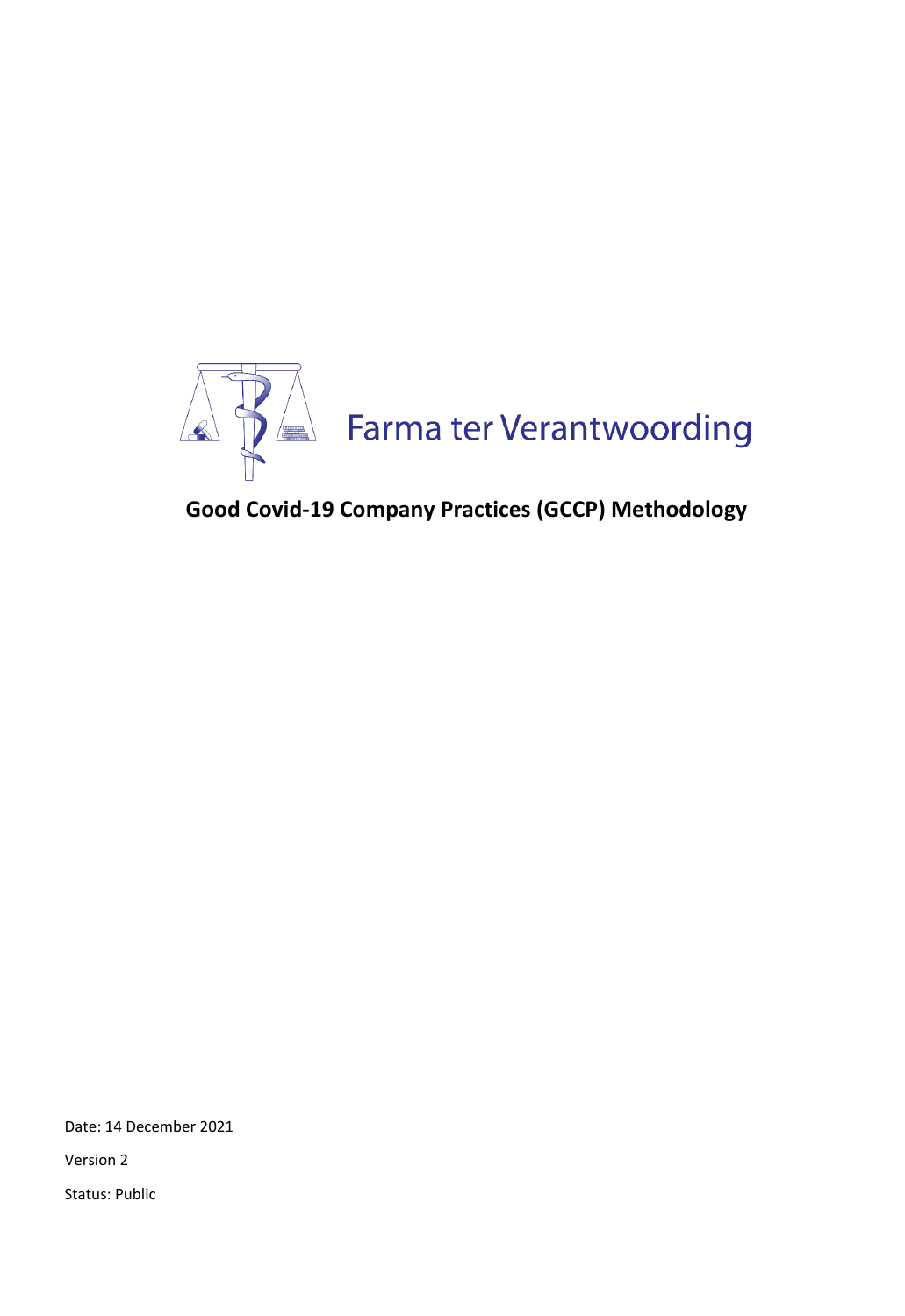

### **Good Covid-19 Company Practices (GCCP) Methodology**

The Good Covid-19 Company Practices (GCCP) monitor company practices with regards to the development and manufacturing of Covid-19 vaccines/therapeutics against a matrix of 19 GCCP criteria. These GCCP criteria were developed by translating human rights principles and international standards into concrete company behaviours.

We collect information from the public domain regarding company behaviour and evaluate it using the Covid-19 Company Practices to monitor how businesses developing/marketing Covid-19 vaccines/therapeutics are realising their human rights responsibilities, and how their behaviour is changing over time.

#### **Human rights principles and international standards selection**

The main legal basis for these practices is the right to the highest attainable standard of physical and mental health and the right of everyone to enjoy the benefits of scientific progress and its applications in the International Covenant on Economic, Social, and Cultural Rights. The UN Committee on Economic, Social, and Cultural Rights has interpreted the Covenant rights as follows:

## **General Comment No. 14 on the right to health (article 12) in the International Covenant on Economic, Social, and Cultural Rights**

*45. For the avoidance of any doubt, the Committee wishes to emphasize that it is particularly incumbent on States parties and other actors in a position to assist, to provide "international assistance and cooperation, especially economic and technical" which enable developing countries to fulfil their core and other obligations indicated in paragraphs 43 [including provision of essential medicines] and 44 [including immunization against infectious diseases and the prevention, control, and treatment of epidemic and endemic diseases] above.*

## **General Comment No. 24 on State obligations under the International Covenant on Economic, Social and Cultural Rights in the context of business activities**

*22. The Committee is particularly concerned that goods and services that are necessary for the enjoyment of basic economic, social and cultural rights may become less affordable as a result of such goods and services being provided by the private sector, or that quality may be sacrificed for the sake of increasing profits. The provision by private actors of goods and services essential for the enjoyment of Covenant rights should not lead the enjoyment of Covenant rights to be made conditional on the ability to pay, which would create new forms of socioeconomic segregation.*

These Good Practices are further based on the human rights principles and international standards related to these rights, in particular [The United Nations Guiding Principles on Business and Human](https://www.ohchr.org/documents/publications/guidingprinciplesbusinesshr_en.pdf)  [Rights](https://www.ohchr.org/documents/publications/guidingprinciplesbusinesshr_en.pdf) and Paul Hunt's [Human Rights Guidelines for Pharmaceutical Companies in relation to Access](https://www.who.int/medicines/areas/human_rights/A63_263.pdf)  [to Medicines](https://www.who.int/medicines/areas/human_rights/A63_263.pdf) (2008).

An overview of the main principles and human rights responsibilities applicable to pharmaceutical companies is summarised in Table 1.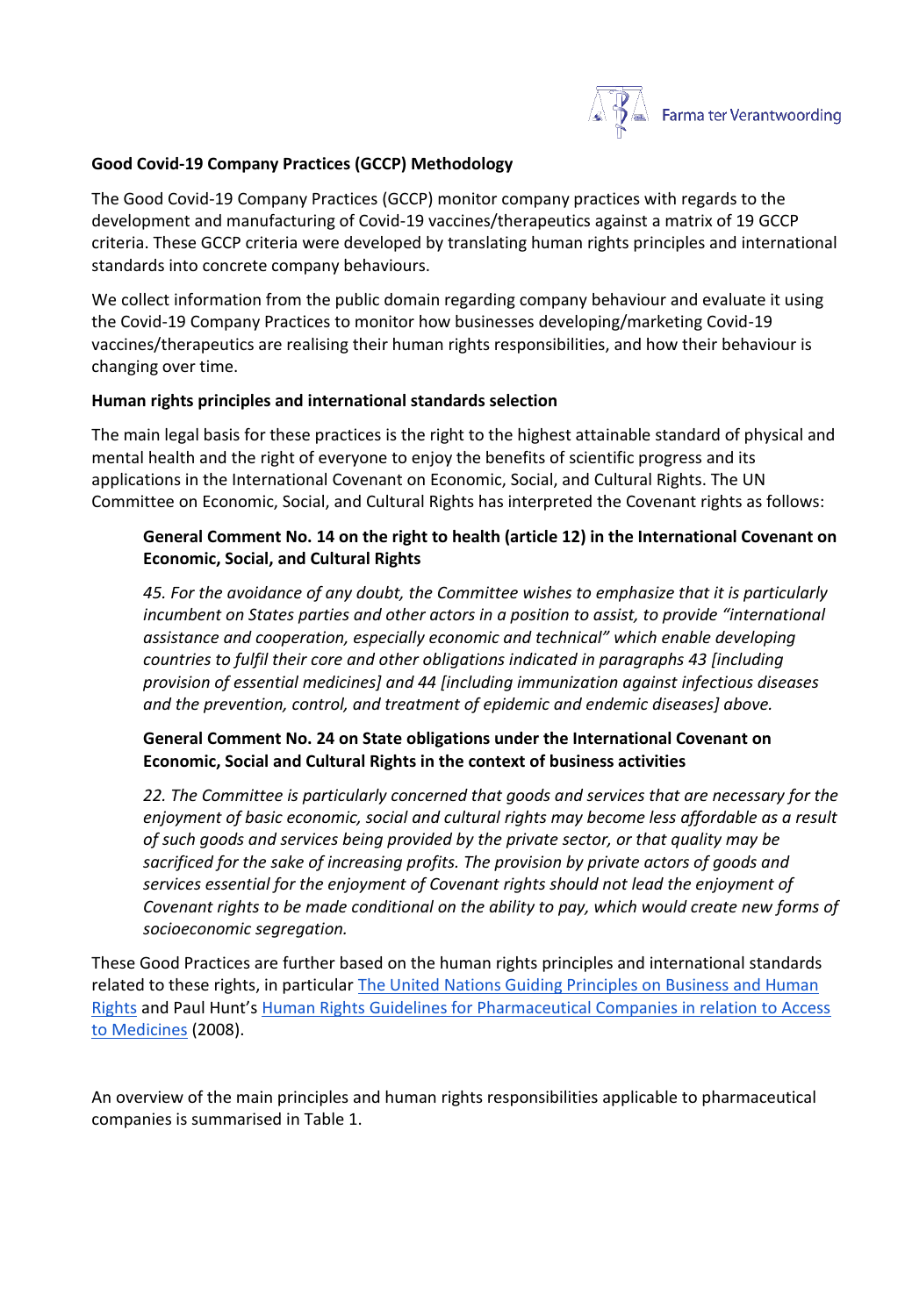Table 1. Human rights responsibilities underlying the Good Covid-19 Company Practices. From Paul Hunt's Human Rights Guidelines for Pharmaceutical Companies in Relation to Access to Medicines.

| Principle                                    | <b>Definition of responsibility</b>                                                                                                                                                                                                                                                                                                                                                                                                                                                                                                                                                                                                                                                                                                                                |
|----------------------------------------------|--------------------------------------------------------------------------------------------------------------------------------------------------------------------------------------------------------------------------------------------------------------------------------------------------------------------------------------------------------------------------------------------------------------------------------------------------------------------------------------------------------------------------------------------------------------------------------------------------------------------------------------------------------------------------------------------------------------------------------------------------------------------|
| International<br>cooperation                 | 25. The company should engage constructively with key international and other<br>initiatives that are searching for new, sustainable, and effective approaches to<br>accelerate and enhance research and development for neglected diseases.                                                                                                                                                                                                                                                                                                                                                                                                                                                                                                                       |
|                                              | 30. As part of its access to medicines policy, the company should issue non-exclusive<br>voluntary licences with a view to increasing access, in low-income and middle-income<br>countries, to all medicines. The licences, which may be commercial or non-<br>commercial, should include appropriate safeguards, for example, requiring that the<br>medicines meet the standards on quality, safety and efficacy set out in Guideline 20<br>[on pharmaceutical regulatory requirements]. They should also include any necessary<br>transfer of technology. The terms of the licences should be disclosed.                                                                                                                                                         |
| Transparency                                 | 6. In relation to access to medicines, the company should be as transparent as<br>possible. There is a presumption in favour of the disclosure of information, held by<br>the company, which relates to access to medicines. This presumption may be<br>rebutted on limited grounds, such as respect for the confidentiality of personal health<br>data collected during clinical trials.                                                                                                                                                                                                                                                                                                                                                                          |
|                                              | 38. The company should disclose: i. as much information as possible about its pricing<br>and discounting arrangements;                                                                                                                                                                                                                                                                                                                                                                                                                                                                                                                                                                                                                                             |
| Equality, non-<br>discrimination &<br>equity | 5. Whenever formulating and implementing its strategies, policies, programmes,<br>projects, and activities that bear upon access to medicines, the company should give<br>particular attention to the needs of disadvantaged individuals, communities, and<br>populations, such as children, the elderly and those living in poverty. The company<br>should also give particular attention to the very poorest in all markets, as well as<br>gender-related issues.                                                                                                                                                                                                                                                                                                |
|                                              | 33. When formulating and implementing its access to medicines policy, the company<br>should consider all the arrangements at its disposal with a view to ensuring that its<br>medicines are affordable to as many people as possible. In keeping with Guideline 5,<br>the company should give particular attention to ensuring its medicines are accessible<br>to disadvantaged individuals, communities, and populations, including those living in<br>poverty and the very poorest in all markets. The arrangements should include, for<br>example, differential pricing between countries, differential pricing within countries,<br>commercial voluntary licences, not-for-profit voluntary licences, donation<br>programmes, and Public Private Partnerships. |
|                                              | 34. The arrangements should take into account a country's stage of economic<br>development, as well as the differential purchasing power of populations within a<br>country. The same medicine, for example, may be priced and packaged differently for<br>the private and public sectors within the same country.                                                                                                                                                                                                                                                                                                                                                                                                                                                 |
| Commitments and<br>accountability            | 1. The company should adopt a human rights policy statement which expressly<br>recognises the importance of human rights generally, and the right to the highest<br>attainable standard of health in particular, in relation to the strategies, policies,<br>programmes, projects and activities of the company.                                                                                                                                                                                                                                                                                                                                                                                                                                                   |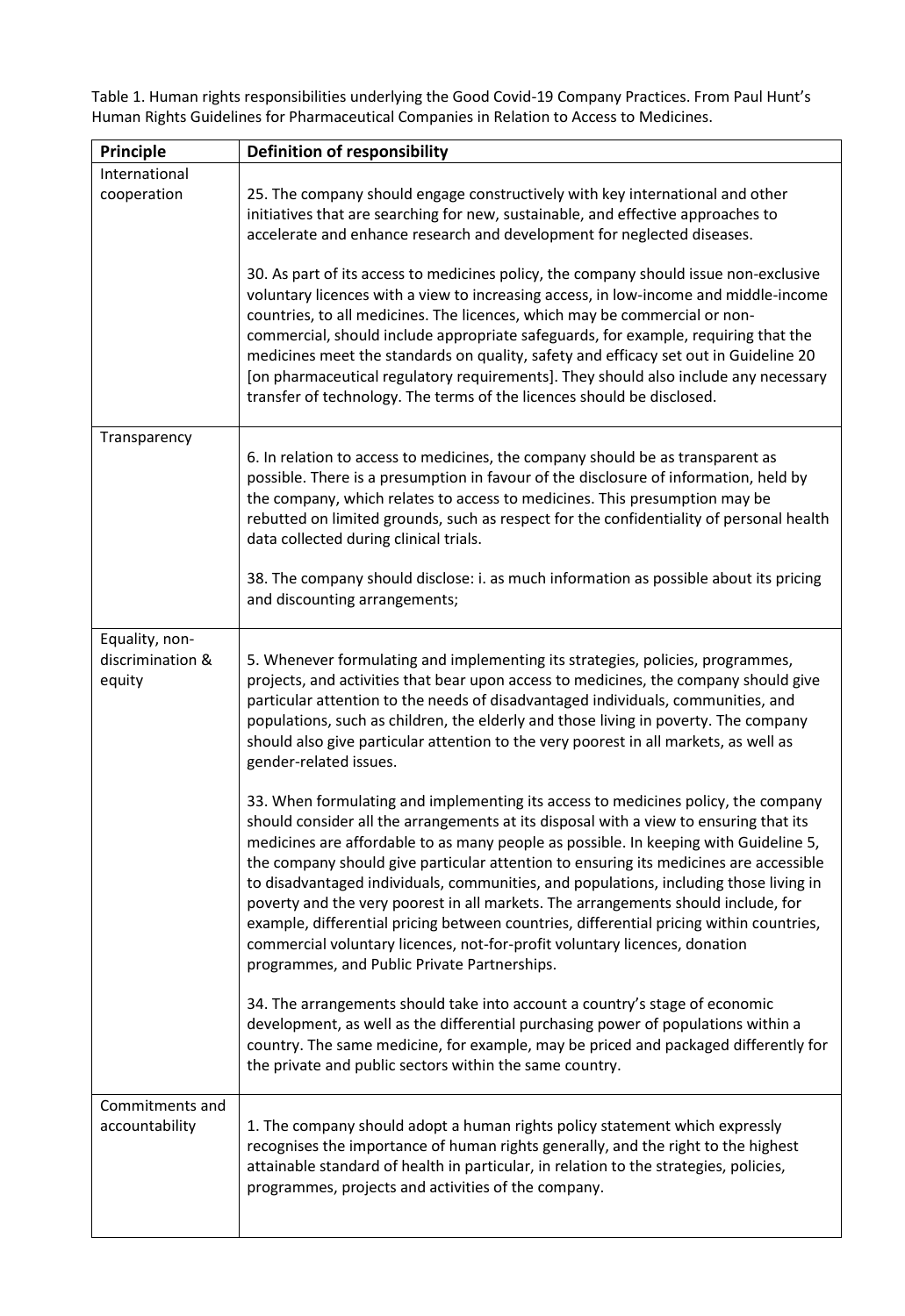| 2. The company should integrate human rights, including the right to the highest<br>attainable standard of health, into the strategies, policies, programmes, projects, and<br>activities of the company. |
|-----------------------------------------------------------------------------------------------------------------------------------------------------------------------------------------------------------|
| 10. The company should have a publicly available policy on access to medicines<br>setting out general and specific objectives, time frames, reporting procedures, and<br>lines of accountability.         |

Some of the Good Covid-19 Company practices are also related to standards in international law including the [Trade-Related Aspects of Intellectual Property Rights](https://www.wto.org/english/tratop_e/trips_e/intel2_e.htm) (15 April 1994) and the [Doha](https://www.wto.org/english/thewto_e/minist_e/min01_e/mindecl_trips_e.htm)  [Declaration on the TRIPS Agreement and Public Health \(2001\).](https://www.wto.org/english/thewto_e/minist_e/min01_e/mindecl_trips_e.htm)

## **Good Covid-19 Company Practices Initial Development - up to February 2021**

We translated human rights principles and international standards into concrete company behaviours for access to medicines through iterative review rounds. In round 1 a list of good practices was developed by Wilbert Bannenberg (WB). In round 2 we retained those practices that are aligned with human rights principles and international standards (identified by WB, Katrina Perehudoff (KP), and Tessa Jager (TJ)). We also developed a stoplight scoring system for each practice that can be judged based on information in the public domain.

In round 3 the practices and scoring system were reviewed by external experts in pharmaceutical policy, intellectual property, and the political economy of pharmaceuticals.

In round 4 WB and TJ independently piloted the list of company practices on 4 vaccine and 3 therapeutics companies to determine their applicability and adequacy. We revised the practices and scoring system following feedback from round 3 and 4.

This process resulted in 18 Good Covid-19 Company Practices that can be categorised in four domains corresponding with overarching human rights responsibilities of companies: commitments & accountability, transparency, international cooperation; equality, non-discrimination & equity.

### **Company selection**

A purposive sample of twelve Covid-19 vaccine and therapeutics developers and/or manufacturers were selected if they had products in phase 3 clinical trials, with (emergency / restricted) use authorization, or market authorisation in any country. See Table 2.

Table 2. List of twelve Covid-19 vaccine and therapeutics developers and/or manufacturers included in the GCCP evaluation.

| Type of product   | <b>Companies and their products</b>                                                                                                  |
|-------------------|--------------------------------------------------------------------------------------------------------------------------------------|
| Covid-19 Vaccines | Moderna<br>Pfizer/BioNTech<br>$\bullet$<br>Johnson & Johnson (Janssen)<br>$\bullet$<br>AstraZeneca/University of Oxford<br>$\bullet$ |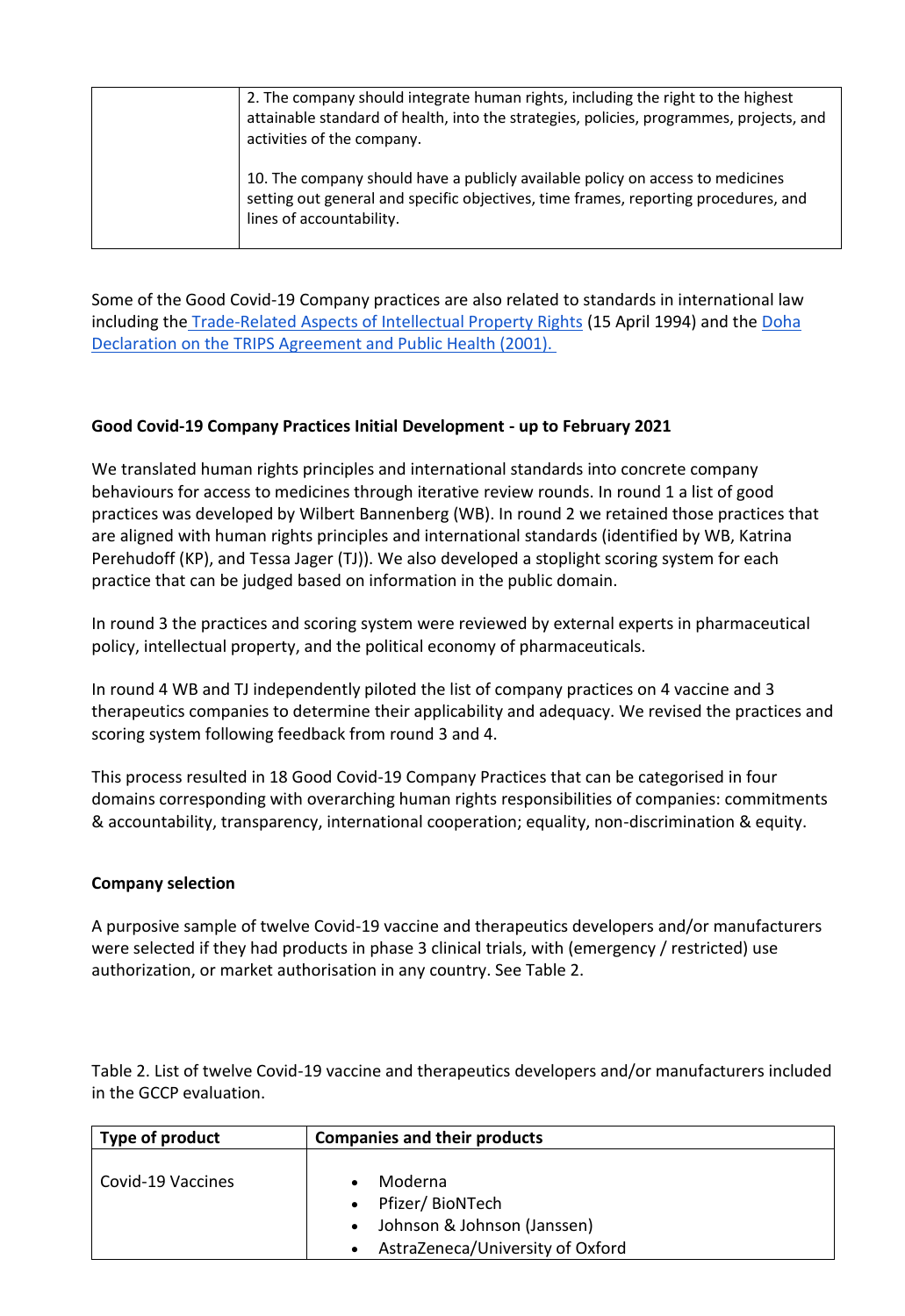|              | Sinovac<br>$\bullet$<br>Sinopharm<br>$\bullet$<br>CureVac<br>$\bullet$<br>Novavax<br>$\bullet$<br>Gamaleya<br>$\bullet$ |
|--------------|-------------------------------------------------------------------------------------------------------------------------|
| Therapeutics | Gilead - remdesivir<br>Eli Lilly - bamlanivimab<br>$\bullet$<br>Regeneron/Roche - casirivimab+imdevimab                 |

## **Data collection & analysis**

Data was collected through an online snowball search of Google Scholar and by crowdsourcing information from the Covid-19-Access Listserv and the Covid-19 Innovations for All Consortium. To the best of our knowledge, the evidence on which the scores are based is truthful and reliable, and that can be found in the public domain. To aid the transparency of this assessment, a brief description of the evidence underlying each score is publicly available on our website.

Information about company behaviour was scored on a 4-point scale (green-yellow-red) that was tailored to each of the 18 company practices. In general, the scale denoted:

- Green: Behaviour is compliant with Good Covid-19 Company Practice
- Yellow: Behaviour is partially compliant with Good Covid-19 Company Practice
- Red: Behaviour is not compliant with Good Covid-19 Company Practice

Practices for which there is too little information in the public domain to score are indicated in grey.

### **Company consultation**

Prior to publication each of the twelve companies were invited to provide information about their activities related to each of the 18 practices. Responses were received from 6 out of 12 companies. Their substantive responses were used to confirm or supplement our findings. Any practices for which we could not find information online and that the companies did not specify further will be scored black.

### **Good Covid-19 Company Practices Update - December 2021**

Our updated GCCP criteria contain one more good practice in the 'international cooperation' category: *The company agrees to license its Covid-19 medical products to other companies.*

The new scorecard therefore contains 19 Good Covid-19 Company Practices, still categorized into four domains.

The good practices have also been broken down into sub-scores of 'good' and 'better'. Companies are scored on a 4-point scale that is tailored to each of the 19 company practices. The scale denotes: